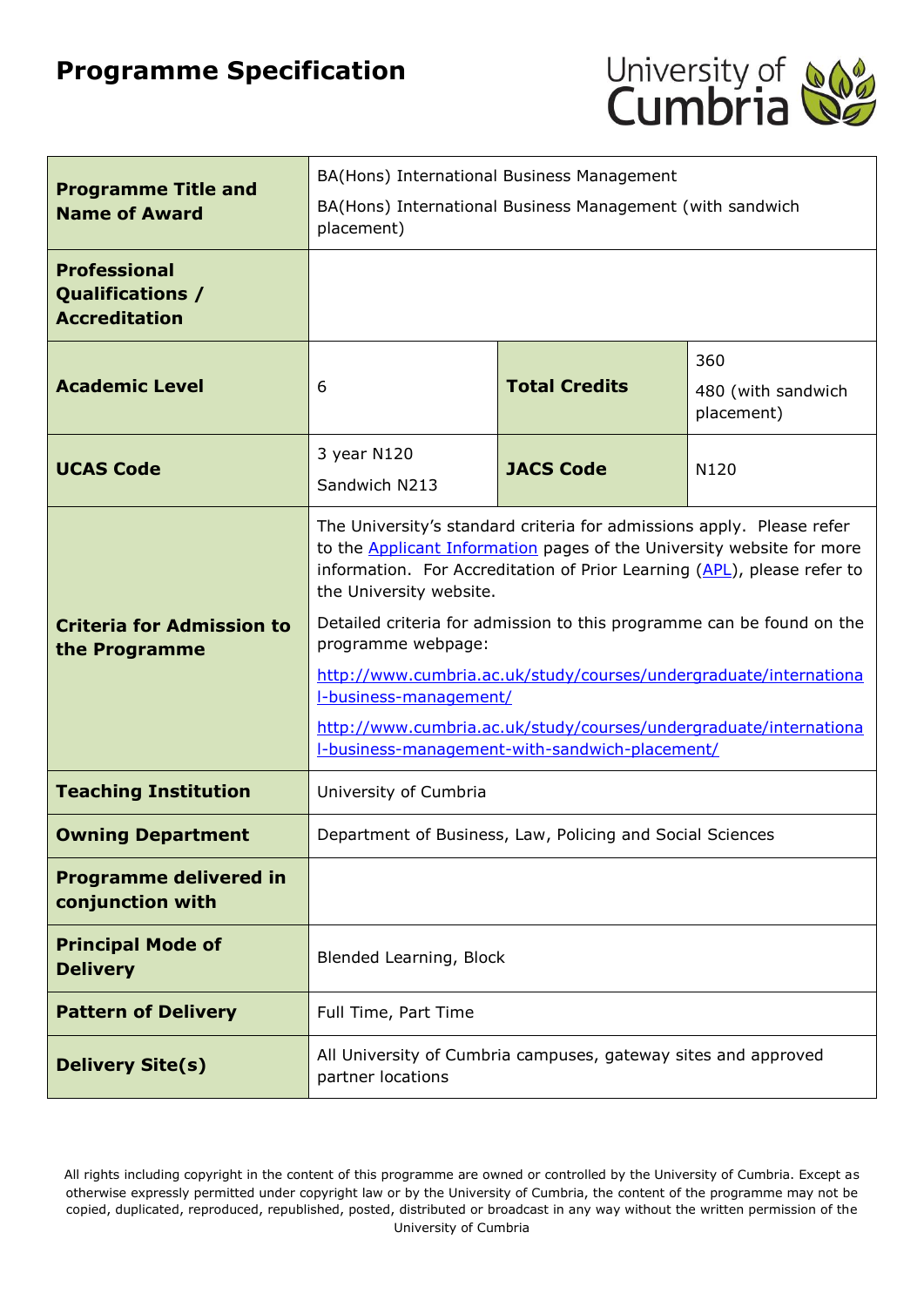|                                                                | <b>Bachelor Degree (Ordinary and Honours):-</b>                                                                                   |  |  |
|----------------------------------------------------------------|-----------------------------------------------------------------------------------------------------------------------------------|--|--|
|                                                                | 3 years Standard registration period (full-time)                                                                                  |  |  |
|                                                                | 5 years Standard registration period (part-time)                                                                                  |  |  |
|                                                                | 7 years Maximum Registration period                                                                                               |  |  |
| <b>Programme Length</b>                                        | <b>BA</b> (with sandwich placement)                                                                                               |  |  |
|                                                                | awards:-                                                                                                                          |  |  |
|                                                                | 4 years Standard registration period (full-time)                                                                                  |  |  |
|                                                                | 6 years Standard registration period (part-time)                                                                                  |  |  |
|                                                                | 8 years Maximum Registration period                                                                                               |  |  |
| <b>Higher Education</b><br><b>Achievement Report</b><br>(HEAR) | Upon successful completion of this programme, you may receive a<br>Diploma Supplement/Higher Education Achievement Report (HEAR). |  |  |
|                                                                | You may be awarded one of the following Exit Awards:                                                                              |  |  |
| <b>Exit Awards</b>                                             | CertHE in Business Management (120 credits)                                                                                       |  |  |
|                                                                | DipHE in International Business Management (240 credits)                                                                          |  |  |
|                                                                | BA International Business Management (300 credits)                                                                                |  |  |

#### **Programme Features**

This programme is distinctive in the following ways:

All our Business degrees share a common first year, giving you a thorough grounding in your chosen specialism and an understanding of the broader context of business practices. Years 2 and 3 allow you to specialise in one area in that broader range of practices.

We offer you the opportunity to study abroad for a semester or up to a year. We also offer you the opportunity to undertake a work placement – Sandwich mode -- for a year either in the UK or abroad. The year-long placement is normally undertaken between levels 5 and 6, before your final year of undergraduate study.

We have a varied approach to learning. We like to bring to life realistic contexts through workshops, seminars and other types of discussion in addition to using the traditional lecture and seminar approaches.

We use our employer network to provide practical insight into our curriculum to complement the rigorous academic thinking that characterises degree level study.

#### **Aims of the Programme**

The overall aims of the Programme are:

- 1. To create awareness of the broader contexts and sphere of influence within which international business operates.
- 2. To study and practise international business and management drawing on a range of perspectives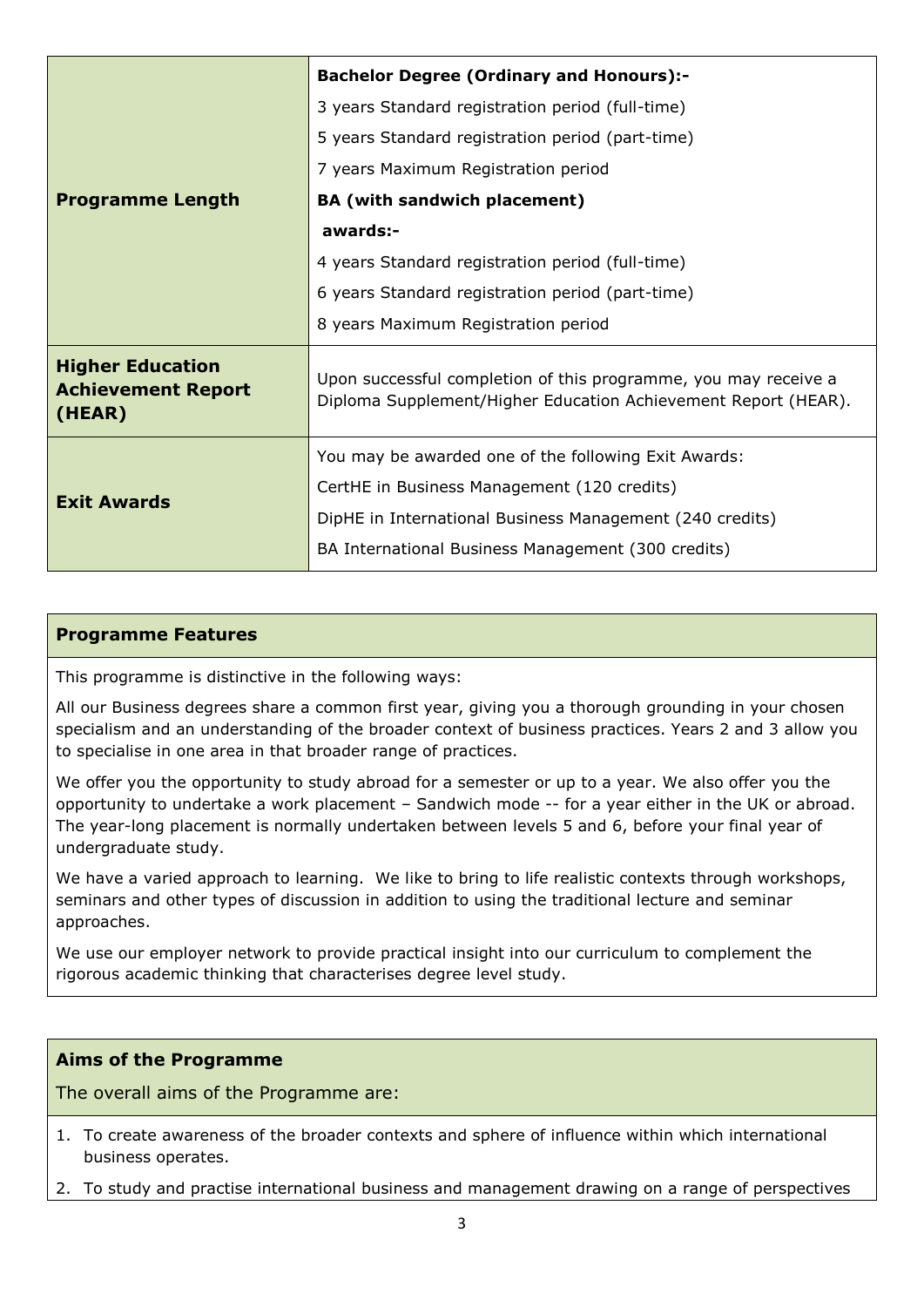in the fields of international marketing, strategic management, entrepreneurship, international human resource management, and international business.

- 3. To develop your critical thinking, conceptual thinking and reasoning skills relating to international business and management.
- 4. To enhance your employability, career potential and personal effectiveness.
- 5. To develop your ability to carry out independent research in the field of business and management
- 6. To augment your intellectual and transferable skills especially as they relate to management and business.
- 7. To provide a programme of study which offers you a grounding in the disciplines and methodologies of international business management and to stimulate a critical awareness of the factors associated with the changing focus of contemporary international business practice.

Where the sandwich placement is chosen:

8. For you to engage in practical experience whilst integrating your academic studies

#### **Level Descriptors**

Level Descriptors describe in general terms the expected outcomes you will achieve at each level of study as you progress through your programmes. They describe the relative demand, complexity, depth of learning and learner autonomy associated with a particular level of learning and achievement. The University's Level Descriptors are aligned to the national [Framework for Higher Education](http://www.qaa.ac.uk/en/Publications/Documents/The-framework-for-higher-education-qualifications-in-England-Wales-and-Northern-Ireland.pdf)  [Qualifications](http://www.qaa.ac.uk/en/Publications/Documents/The-framework-for-higher-education-qualifications-in-England-Wales-and-Northern-Ireland.pdf) (FHEQ) and are a key mechanism for ensuring the academic standards of the University's provision.

At Level 3: (Usually Year 0 undergraduate), you will be able to:

- Appreciate the breadth of the field of study and apply the skills of manipulation of knowledge to make informed judgements within routine contexts and with guidance.
- Begin to work beyond defined contexts
- Apply established approaches to solving well defined problems, showing emerging recognition of the complexity of associated issues and communicate outcomes effectively in an appropriate format
- Within a defined context and under guidance, evaluate personal and workplace experience and manage information and data from a range of sources appropriate to the field of study.

At Level 4: (Usually Year 1 undergraduate), you will be able to demonstrate that you have the ability:

- To apply a systematic approach to the acquisition of knowledge, underpinning concepts and principles and deploy a range of subject specific, cognitive and transferable skills.
- Evaluate the appropriateness of different approaches to solving well defined problems and communicate outcomes in a structured and clear manner.
- Identify and discuss the relationship between personal and work place experience and findings from books and journals and other data drawn from the field of study.

At Level 5: (Usually Year 2 undergraduate), you will be able to demonstrate that you have the ability:

 To apply and evaluate key concepts and theories within and outside the context in which they were first studied.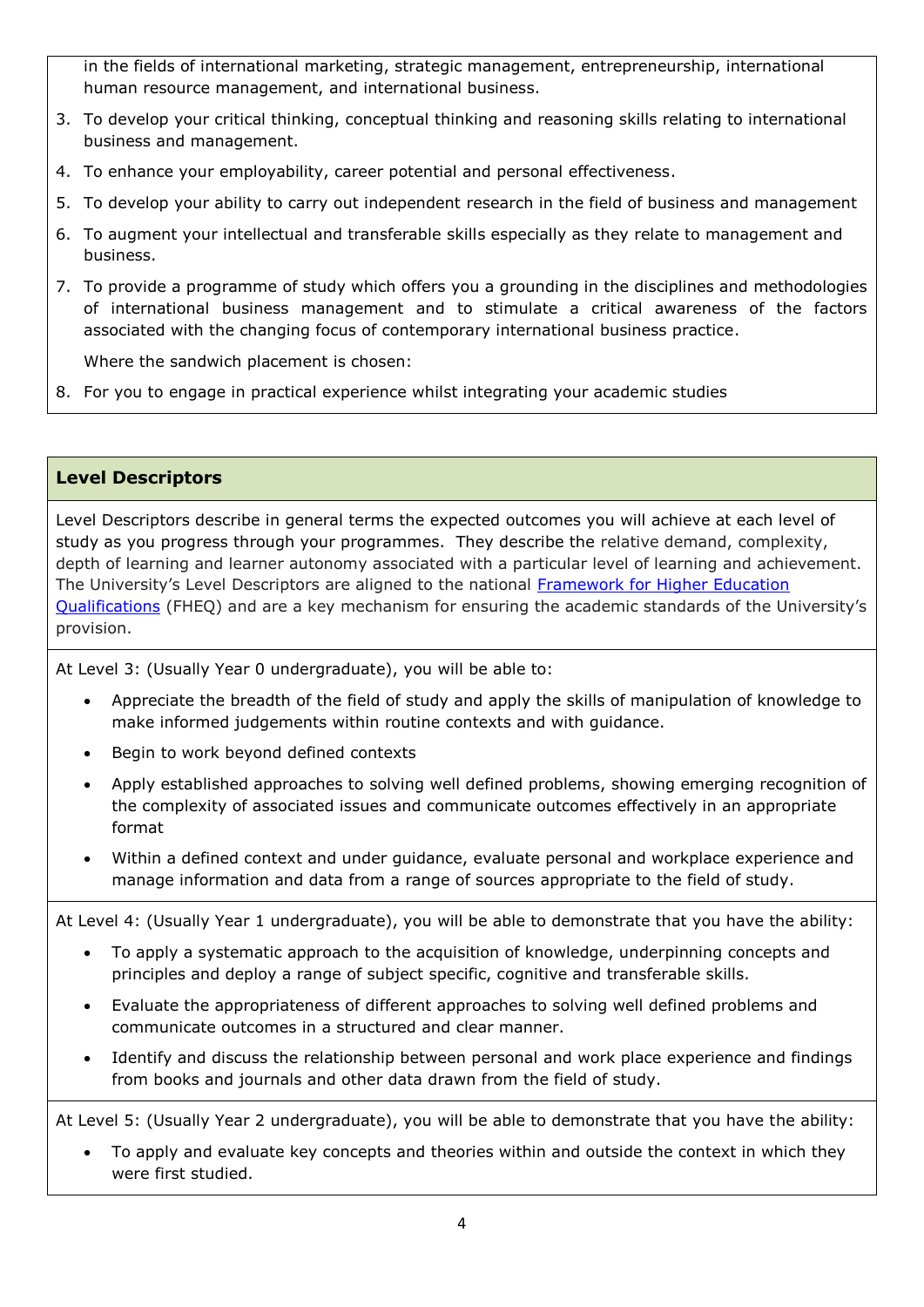- Select appropriately from and deploy a range of subject-specific, cognitive and transferable skills and problem solving strategies to problems in the field of study and in the generation of ideas effectively communicate information and arguments in a variety of forms.
- Accept responsibility for determining and achieving personal outcomes.
- Reflect on personal and work place experience in the light of recent scholarship and current statutory regulations.

At Level 6: (Usually Year 3 undergraduate), you will be able to demonstrate that you have the ability:

- To critically review, consolidate and extend a systematic and coherent body of knowledge.
- Critically evaluate concepts and evidence from a range of resources.
- Transfer and apply subject-specific, cognitive and transferable skills and problem solving strategies to a range of situations and to solve complex problems.
- Communicate solutions, arguments and ideas clearly and in a variety of forms.
- Exercise considerable judgement in a range of situations.
- Accept accountability for determining and achieving personal and group outcomes.
- Reflect critically and analytically on personal and work place experience in the light of recent scholarship and current statutory regulations.

#### **Programme Outcomes – Knowledge and Understanding**

The programme provides opportunities for you to develop and demonstrate the following:

#### **After 120 credits of study (CertHE) you will be able to demonstrate knowledge and understanding of:**

**K1** Some of the contexts within which business operates including the economic, environmental, cultural, digital, political, ethical, legal and regulatory contexts.

**K2** The essential functions and processes of organisations.

**K3** A range of theories and models informing the practice of business and management at an introductory level.

**K4** The nature of markets, marketing and sales, customer behaviour, finance and resource allocations in a limited range of business settings.

**K5** Aspects of organisational behaviour, leadership and management, people and their personal development, difference and diversity

**K8** Fundamental considerations in business ethics, values and social responsibility

**K9** Essential research methodologies and practices related to the field, and straightforward data analysis within the business and management discipline.

#### **After 240 credits of study (DipHE) you will be able to demonstrate knowledge and understanding of:**

**K1** The interrelated contexts within which business operates including the economic, environmental, cultural, digital, political, ethical, legal and regulatory contexts.

**K2** The functions and processes of organisations and the role and contribution of management to the organisational mission.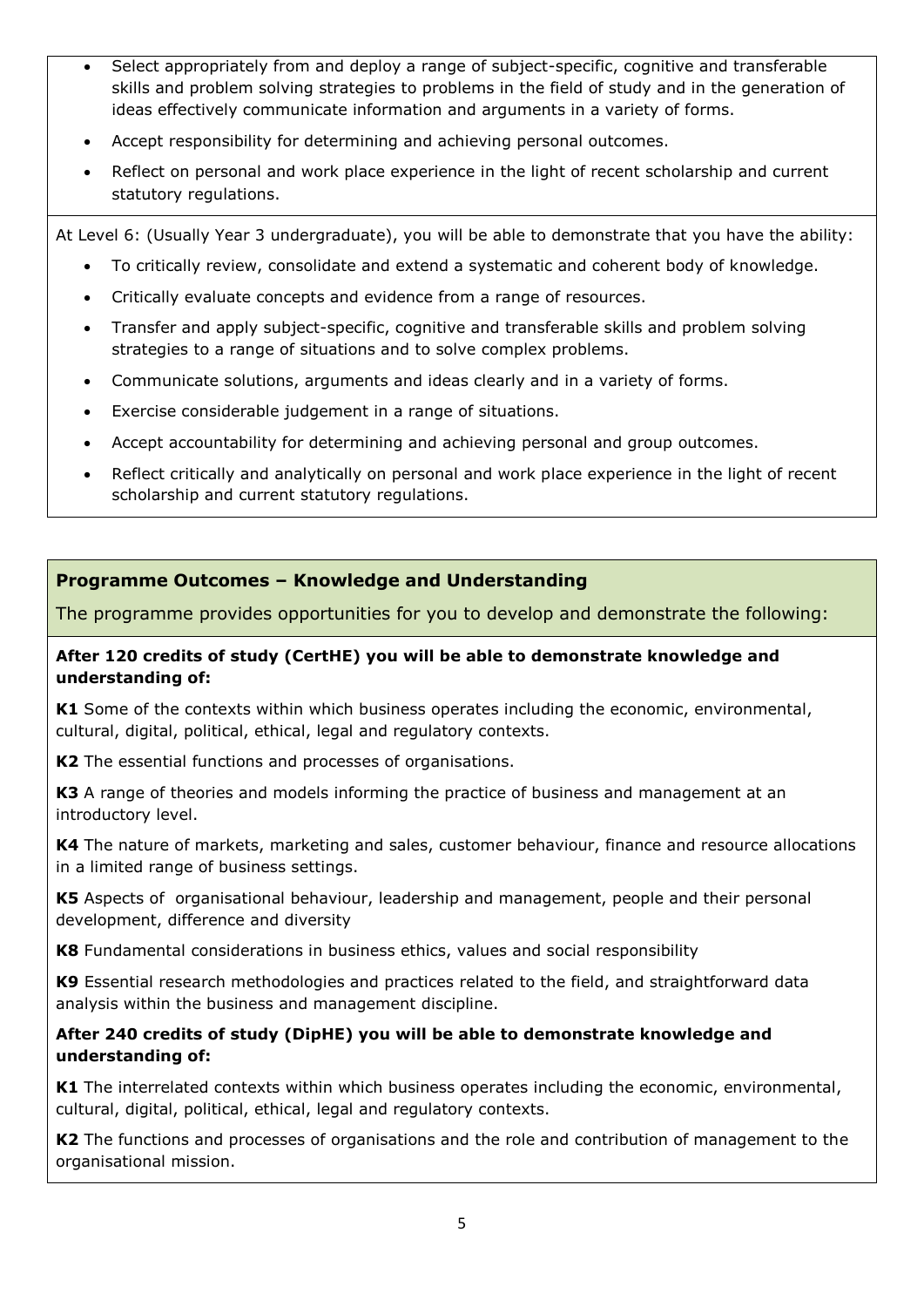**K3** A range of advanced theories and models informing the practice of business and management.

**K4** Markets, marketing and sales, customer behaviour, finance and resource allocations in the international context.

**K5** Organisational behaviour, leadership and management, people and their personal development, difference and diversity, and strategies for managing these

**K6** Operations management, information systems and business intelligence, communications, digital business,

**K7** Business policy and strategy, business innovation and enterprise development across national borders.

**K8** Business ethics, values and social responsibility in a global context

**K9** Research methodologies and practices, and data analysis as applied in the business and management discipline.

## **After 300 credits of study (Ordinary degree) you will be able to demonstrate knowledge and understanding of:**

**K1** The complex contexts within which business operates including the economic, environmental, cultural, digital, political, ethical, legal and regulatory contexts.

**K3** A range of advanced theories and models informing the practice of business and management, and critiques of them.

**K4** Markets, marketing and sales, customer behaviour, finance and resource allocations in the international and transnational context.

**K5** Organisational behaviour, leadership and management, people and their personal development, difference and diversity and strategies for managing and influencing these.

**K7** Business policy and strategy, business innovation and enterprise development across national borders and cultures.

**K8** Business ethics, values and social responsibility in a global context.

**K9** The strengths and limitations of the main research methodologies and practices, and sophisticated data analysis within the business and management discipline.

## **After 360 credits of study (BA Hons) or 480 credits of study (BA Hons (with sandwich placement) degree) you will be able to demonstrate knowledge and understanding of:**

**K1** The complex contexts within which business operates including the economic, environmental, cultural, digital, political, ethical, legal and regulatory contexts.

**K2** The wide range of functions and processes of organisations and the role and contribution of management at a strategic level to the organisational mission.

**K3** A range of advanced theories and models informing the practice of business and management, and critiques of them.

**K4** Markets, marketing and sales, customer behaviour, finance and resource allocations in the international and transnational context.

**K5** Organisational behaviour, leadership and management, people and their personal development, difference and diversity and strategies for managing and influencing these.

**K6** Operations management, information systems and business intelligence, communications, digital business,

**K7** Business policy and strategy, business innovation and enterprise development across national borders and cultures.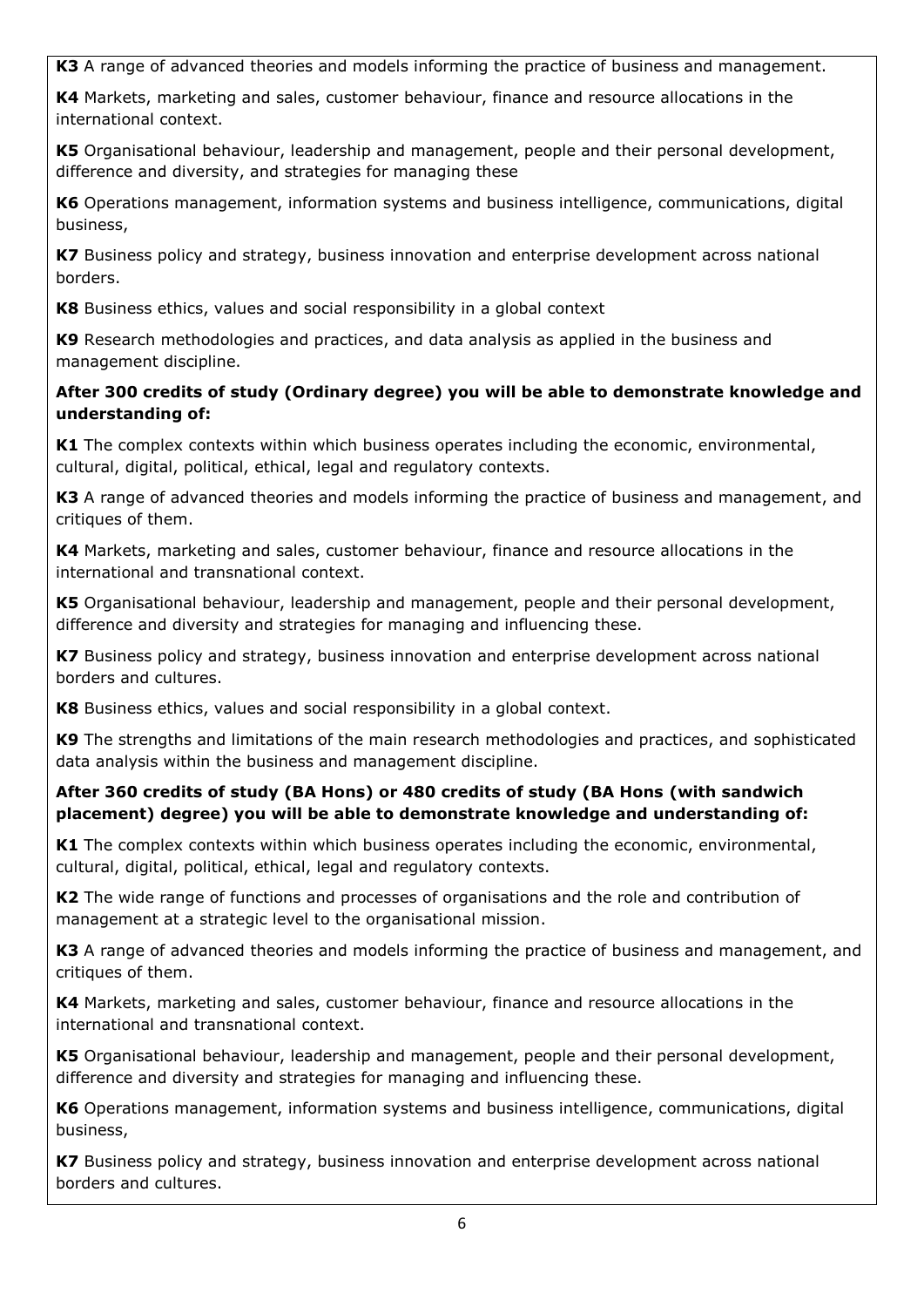**K8** Business ethics, values and social responsibility in a global and intercultural context.

**K9** The strengths and limitations of the main research methodologies and practices, and sophisticated data analysis within the business and management discipline.

# **Programme Outcomes – Skills and other Attributes (including Employability Skills)**

The programme provides opportunities for you to develop and demonstrate the following:

## **After 120 credits of study (CertHE) you will be able to demonstrate skills in:**

## **Of particular relevance to business and management:**

**S1.** People management: to include essential communications, team building, leadership and motivating others in a small team.

**S2.** Problem solving and critical analysis: analysing straightforward facts and circumstances to determine the cause of a problem and identifying and selecting appropriate solutions.

**S3.** Research: the ability to interpret a range of business data, multiple sources of information and appropriate methodologies, which includes basic digital literacy and to use that research for evidencebased decision-making.

**S4.** Commercial acumen: based on an awareness of the key drivers for business success, causes of failure and techniques for delivering customer satisfaction.

**S5**. Innovation, creativity and enterprise: the ability to act entrepreneurially to generate, develop and communicate ideas, recognise the significance of intellectual property, gain support and deliver successful outcomes.

**S6**. Numeracy: the use of quantitative skills to present data, and to understand business problems, functions and phenomena.

**S7.** Networking: an awareness of the interpersonal skills of effective listening, negotiating, persuasion and presentation and their use in generating business contact.

#### **Generic skills and attributes:**

**S8.** Ability to work collaboratively both internally and with external customers and an awareness of mutual interdependence.

**S9**. Ability to work with people from a range of cultures.

**S10**. Articulating and effectively explaining information.

**S11**. Building and maintaining relationships.

**S12.** Communication and listening including the ability to produce clear, structured business communications in a variety of media.

**S13.** Emotional intelligence and empathy.

**S15**. Self-management: a readiness to accept responsibility and flexibility, to be resilient, self-starting and appropriately assertive, to plan, organise and manage time.

**S16.** Self-reflection: self-analysis and an awareness/sensitivity to diversity in terms of people and cultures. This includes a continuing appetite for development.

#### **After 240 credits of study (DipHE) you will be able to demonstrate skills in:**

#### **Of particular relevance to business and management:**

**S1.** People management: to include detailed communications, team building, leadership and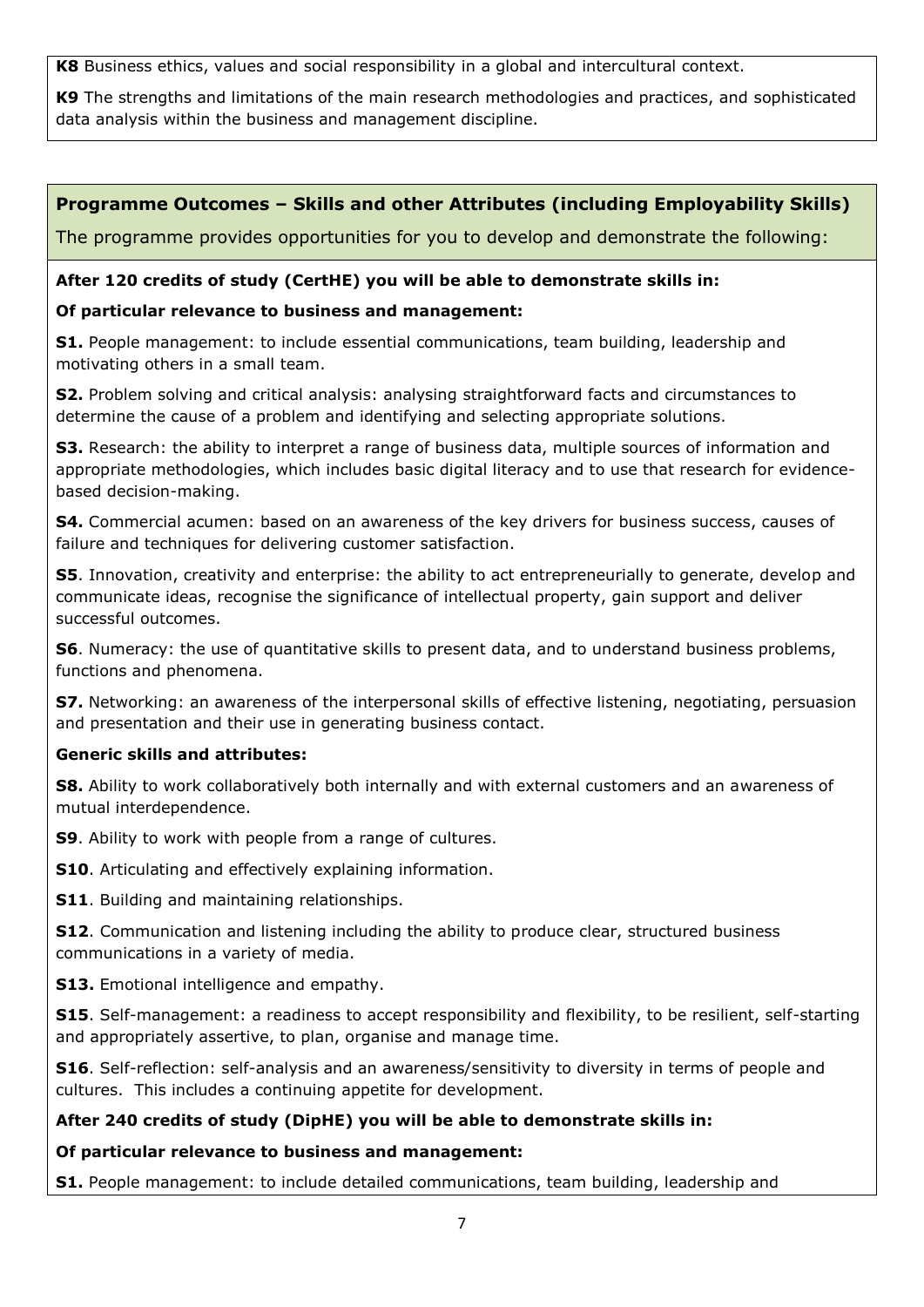motivating others in a range of situations.

**S2.** Problem solving and critical analysis: analysing complex facts and circumstances to determine the cause of a problem in order to identify and select appropriate solutions.

**S3.** Research: the ability to evaluate and interpret a range of business data, multiple sources of information and appropriate methodologies, which includes digital literacy and to use that research for evidence-based decision-making.

**S4.** Commercial acumen: based on an awareness of the key drivers for business success, causes of failure and techniques for delivering customer satisfaction and building customer loyalty.

**S5**. Innovation, creativity and enterprise: the ability to act entrepreneurially to generate, develop and communicate ideas, manage and protect intellectual property, gain support and deliver successful outcomes.

**S6**. Numeracy: the use of quantitative skills to manipulate data, evaluate, estimate and model business problems, functions and phenomena with accuracy.

**S7.** Networking: an awareness of the interpersonal skills of effective listening, negotiating, persuasion and presentation and their use in generating business contact, and the differences in national cultures.

#### **Generic skills and attributes:**

**S8.** Ability to work collaboratively both internally and with external customers and an awareness of mutual interdependence.

**S9**. Ability to work with people from a range of cultures.

**S10**. Articulating and effectively explaining information.

**S11**. Building and maintaining relationships.

**S12**. Communication and listening including the ability to produce clear, structured business communications in a variety of media.

**S13.** Emotional intelligence and empathy.

**S14.** Conceptual and critical thinking, analysis, synthesis and evaluation.

**S15**. Self-management: a readiness to accept responsibility and flexibility, to be resilient, self-starting and appropriately assertive, to plan, organise and manage time.

**S16**. Self-reflection: self-analysis and an awareness/sensitivity to diversity in terms of people and cultures. This includes a continuing appetite for development.

# **After 300 credits of study (Ordinary degree) you will be able to demonstrate skills in:**

#### **Of particular relevance to business and management:**

**S2.** Problem solving and critical analysis: analysing complex or ambiguous facts and circumstances to determine the cause of a problem and identifying and selecting appropriate solutions.

**S3.** Research: the ability to analyse and evaluate a range of business data, complex or contested sources of information and appropriate methodologies, which includes strong digital literacy and to use that research for evidence-based decision-making.

**S4.** Commercial acumen: based on an awareness of the key drivers for business success, causes of failure and the importance of providing customer satisfaction and building customer loyalty in international contexts.

**S5**. Innovation, creativity and enterprise: the ability to act entrepreneurially to generate, develop and communicate ideas, manage and exploit intellectual property in a globalised business context, gain support and deliver successful outcomes.

**S6**. Numeracy: the use of quantitative skills to manipulate data, evaluate, estimate and model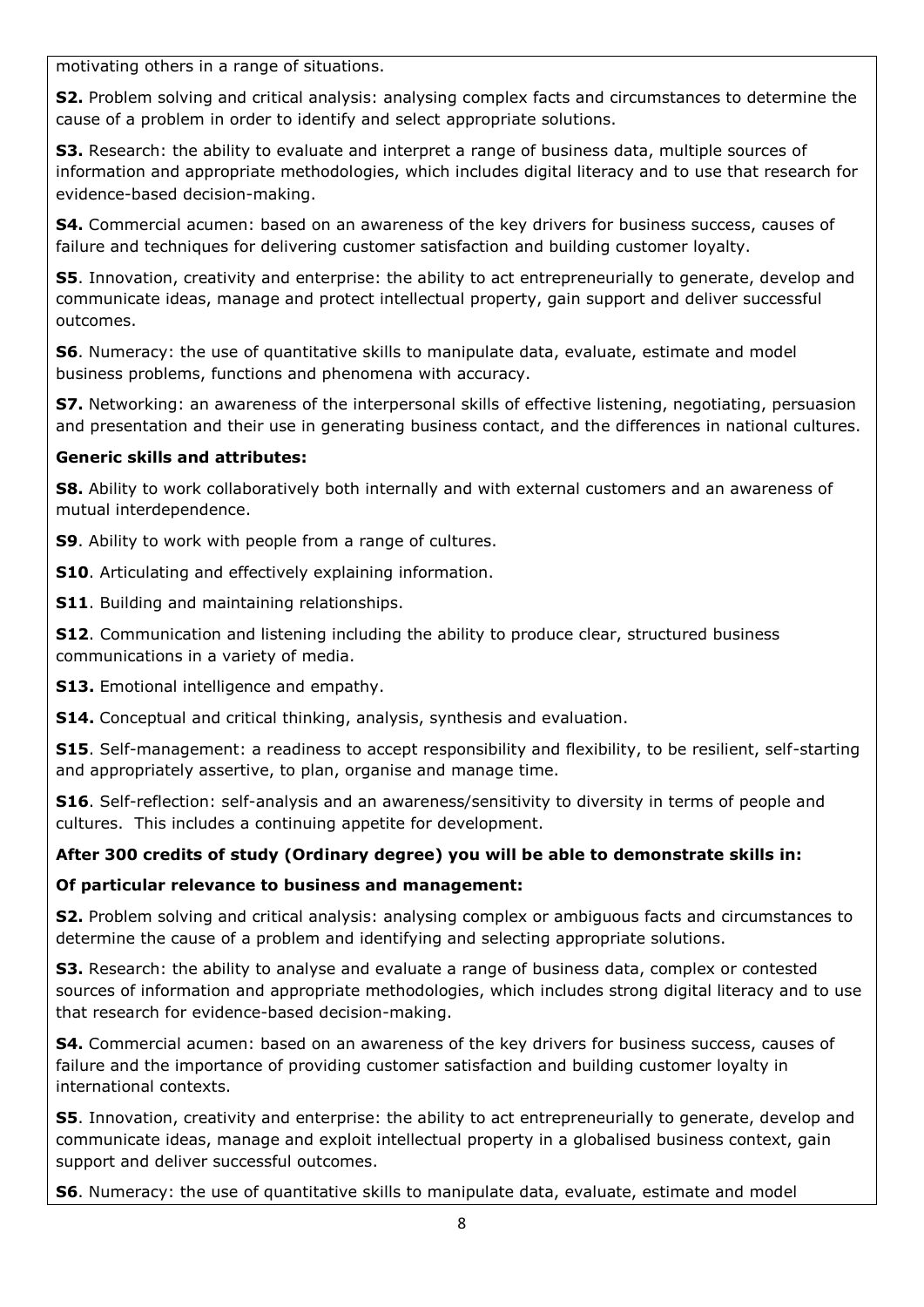business problems, functions and phenomena with authority and confidence.

**S7.** Networking: an awareness of the interpersonal skills of effective listening, negotiating, persuasion and presentation and their use in generating business contact, across national and cultural boundaries.

## **Generic skills and attributes:**

**S8.** Ability to work collaboratively both internally and with external customers and an awareness of mutual interdependence.

**S9**. Ability to work with people from a range of cultures.

**S10**. Articulating and effectively explaining information.

**S11**. Building and maintaining relationships.

**S12**. Communication and listening including the ability to produce clear, structured business communications in a variety of media.

**S14.** Conceptual and critical thinking, analysis, synthesis and evaluation.

**S15**. Self-management: a readiness to accept responsibility and flexibility, to be resilient, self-starting and appropriately assertive, to plan, organise and manage time.

**S16**. Self-reflection: self-analysis and an awareness/sensitivity to diversity in terms of people and cultures. This includes a continuing appetite for development.

## **After 360 credits of study (BA Hons) or 480 credits of study (BA Hons (with sandwich placement) degree) you will be able to demonstrate skills in:**

## **Of particular relevance to business and management:**

**S1.** People management: to include complex communications, team building, leadership and motivating others in challenging situations.

**S2.** Problem solving and critical analysis: analysing complex or ambiguous facts and circumstances to determine the cause of a problem and identifying and selecting appropriate solutions.

**S3.** Research: the ability to analyse and evaluate a range of business data, complex or contested sources of information and appropriate methodologies, which includes strong digital literacy and to use that research for evidence-based decision-making.

**S4.** Commercial acumen: based on an awareness of the key drivers for business success, causes of failure and the importance of providing customer satisfaction and building customer loyalty in international contexts.

**S5**. Innovation, creativity and enterprise: the ability to act entrepreneurially to generate, develop and communicate ideas, manage and exploit intellectual property in a globalised business context, gain support and deliver successful outcomes.

**S6**. Numeracy: the use of quantitative skills to manipulate data, evaluate, estimate and model business problems, functions and phenomena with authority and confidence.

**S7.** Networking: an awareness of the interpersonal skills of effective listening, negotiating, persuasion and presentation and their use in generating business contact, across national and cultural boundaries.

# **Generic skills and attributes:**

**S8.** Ability to work collaboratively both internally and with external customers and an awareness of mutual interdependence.

**S9**. Ability to work with people from a range of cultures.

**S10**. Articulating and effectively explaining information.

**S11**. Building and maintaining relationships.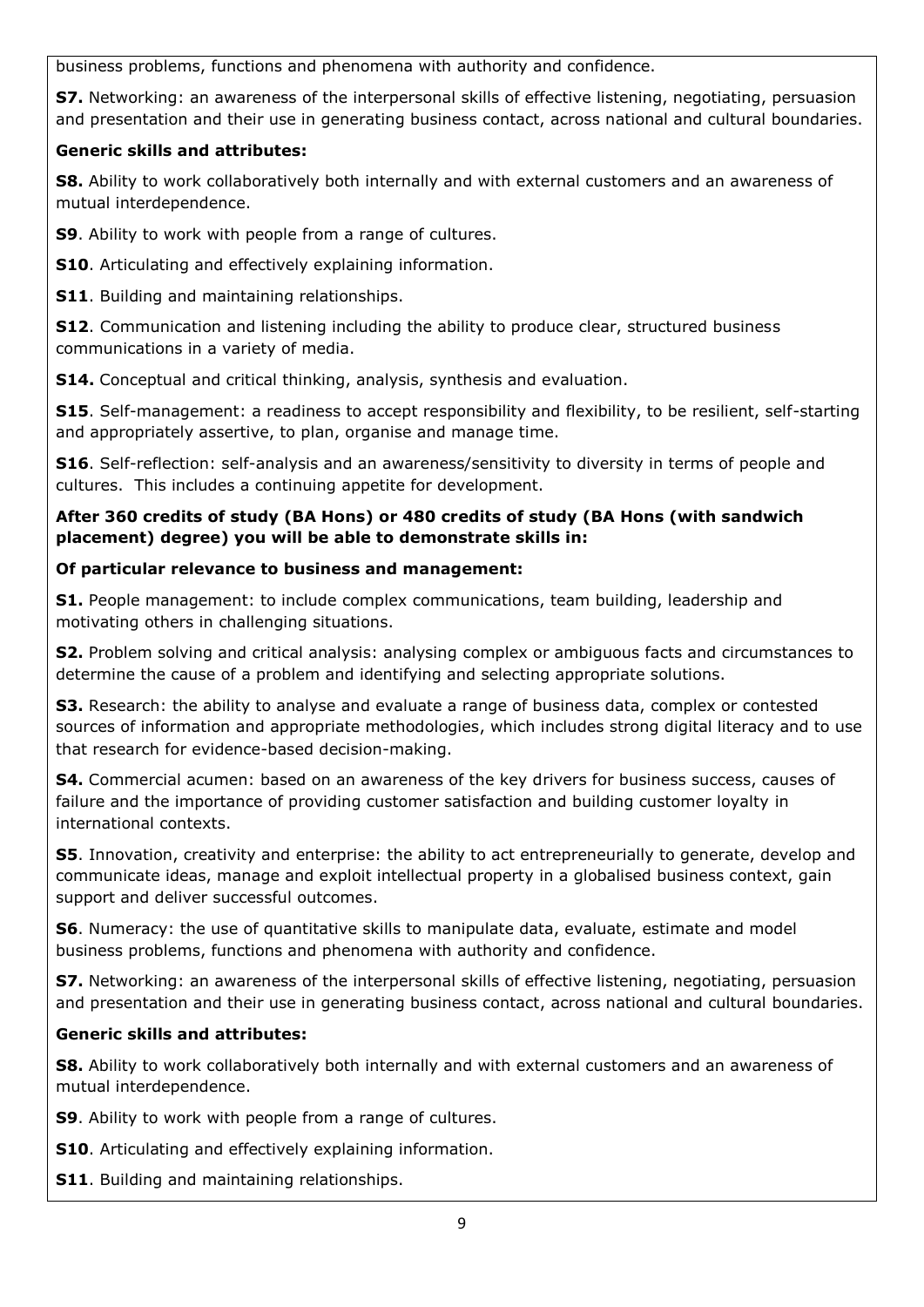**S12.** Communication and listening including the ability to produce clear, structured business communications in a variety of media.

**S13.** Emotional intelligence and empathy.

**S14.** Conceptual and critical thinking, analysis, synthesis and evaluation.

**S15**. Self-management: a readiness to accept responsibility and flexibility, to be resilient, self-starting and appropriately assertive, to plan, organise and manage time.

**S16**. Self-reflection: self-analysis and an awareness/sensitivity to diversity in terms of people and cultures. This includes a continuing appetite for development.

# **External and Internal Reference Points**

The following Subject Benchmark Statements and other external and internal reference points have been used to inform the Programme Outcomes:

Framework for Higher Education Qualifications

QAA (2015) Subject Benchmark Statements: at

<http://www.qaa.ac.uk/en/Publications/Documents/SBS-business-management-15.pdf>

# **Teaching, Learning and Assessment Strategies employed to enable the Programme Outcomes to be Achieved and Demonstrated**

"Teaching methods and situations are appropriate and supportive, inclusive in design and engage students". QAA (2015) Subject Benchmark Statements.

This programme integrates theory and practice by providing inputs to the student learning from guest speakers, lectures, practicing managers and through supporting assessment. Students will have opportunities to give and receive peer review on formative assessment and will be guided throughout in developing their skills in this vocational aspect of their personal development.

Primarily, delivery is face to face. However, good use is made of the University's VLE and other learning resources such as e-portfolio to support teaching and learning. The team uses a wide range of teaching methods including lectures, seminars, workshops, field work, work-based learning including placements, employer based case studies, live projects, guided learning, simulations, discussion groups including virtual forums and other digital formats.

You will also be asked to work in small groups which encourage collaborative learning.

We will motivate you through your learning and engagement in the following ways:

- (a) We will balance out the assessment calendar the best we can so that you (and your tutors) reduce the stress points created by the "bunching" of assignments in the calendar;
- (b) Through your engagement you will have the ability to make informed judgements in relation to your own work;
- (c) We will provide you with effective feedback and feed forward i.e. looking ahead to the next assignment;
- (d) We have procedures in place to ensure that you are not unfairly disadvantaged in any way.

Research methods related to the field, study skills and employability are embedded into the curriculum throughout levels 4, 5 and 6. At level 4 all three areas are developed thematically in the modules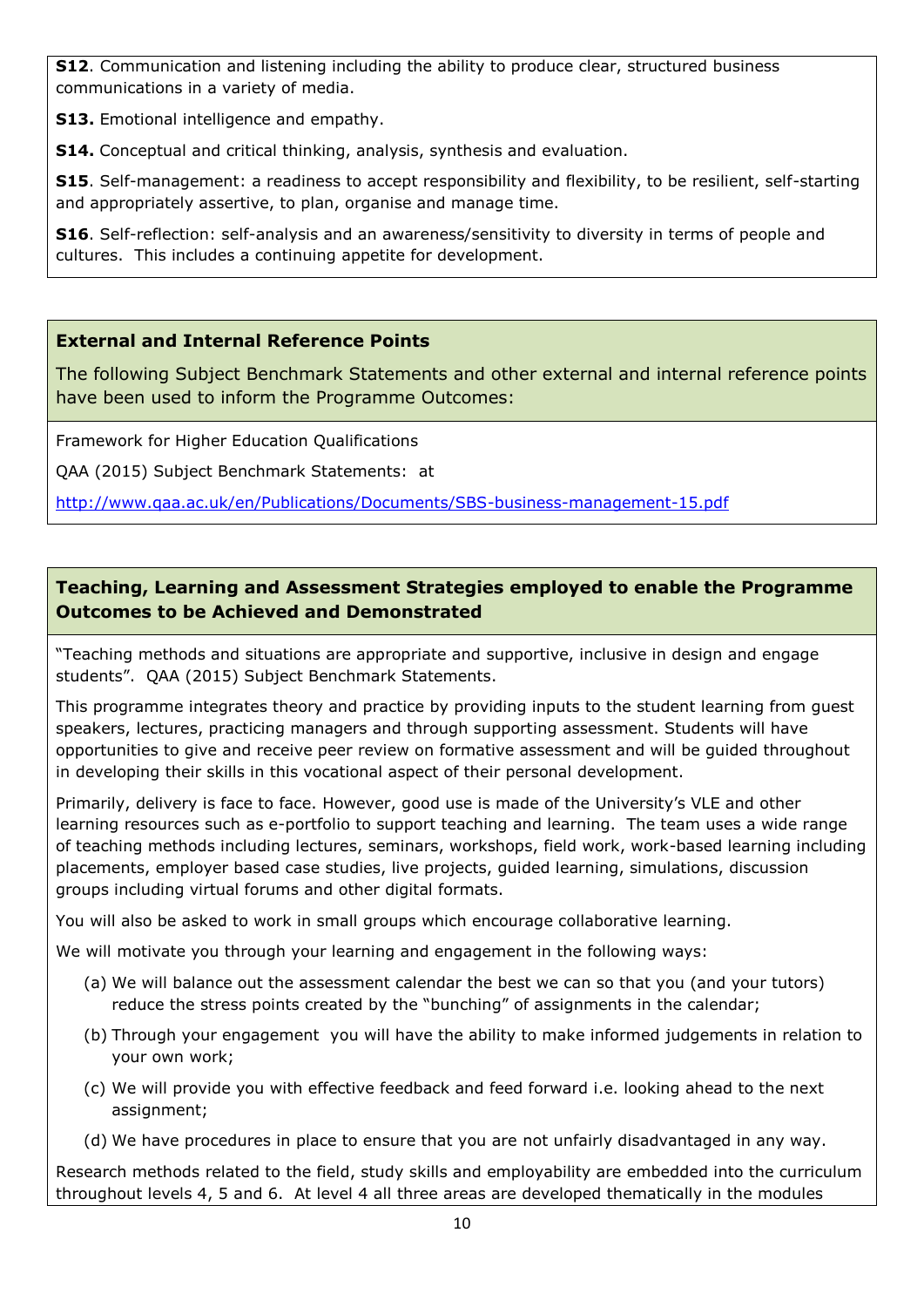UCBP 4001 Managing People and Organisations, UCBP 4002 The Business Environment and UCBP 4004 Fundamentals of Business. At level 6, students are induced into the employability cycle through such activities as application preparation and mock interviews during the induction programme. Research skills are enhanced through the study of either UCBP 6011 Independent Project or UCBP 6012 Applied Business Research.

#### **Student Support**

Induction takes place during Welcome Week prior to the start of the programme with opportunities to meet with staff and students from the department. The Welcome Week also includes introductions to key services and a campus tour. Learning and support services contribute to the Welcome Week programme. You will share a common induction programme to provide the opportunity for you to meet with other students in your subject area. Students undertake a series of activities designed to form cohesion amongst the student group, to familiarise you with the University and introduce you to a range of support services who are there to help you settle into university life and help you progress through your studies. You will be shown how to use our Virtual Learning Environment (VLE) and how to submit assessments. All students will attend centrally organised sessions, Student Life and Help is at Hand. Students will be introduced to the support services provided by the Students Union and also the clubs, societies and sports groups.

A key feature of this programme is the additional student support that has been built into the modules but particularly in the core modules so that you experience the opportunity to develop your specialist and generic skills with help from LiSS.

You will also be allocated a Personal Tutor. Your Personal Tutor will be proactively involved in the delivery of your programme and will have contact with you throughout your time at the University. They will support your learning and development, including tutorials and other support as outlined in the Personal Tutor Policy.

#### **Library and Student Services (LiSS)**

Library and Student Services (LiSS) offer a wide range of support, including; access to library learning resources, academic skills, careers and employability, financial help, counselling, health and wellbeing and support for disabled students and those with specific learning requirements. We know that you want to get the most out of your programme, make the best use of your time and find or continue in the career you always dreamed of. Access university support and facilities easily and quickly via our [help is at hand](http://my.cumbria.ac.uk/StudentLife/Support/Helpisathand.aspx) search.

The Skills@Cumbria service can help support your academic skills and success throughout your programme. The service is delivered by a team of professional Learning Enhancement Advisers within LiSS. It includes a suite of online self-help resources accessible 24/7 via the University's website and Blackboard site. It also provides group and individual advice and guidance accessible through and alongside your course and by different means such as face to face, email or virtual.

Module leaders will collaborate with LiSS advisers to ensure that your reading lists are current and items are available via the library collections. In order to maximise access, availability and usefulness, ebooks and electronic journal titles will, in most cases, be prioritised. You can access a wide range of great electronic and print content using [OneSearch](http://cumbria-primo.hosted.exlibrisgroup.com/primo_library/libweb/action/search.do?vid=44UOC_VU1) and you can find out more about key texts and journals for your subject by accessing the library's [subject resources](http://www.cumbria.ac.uk/StudentLife/Learning/Resources/Subjects/Home.aspx) webpages. Where appropriate, module reading lists will be made available to you electronically using the university's [online reading](https://cumbria.rebuslist.com/)  [list system.](https://cumbria.rebuslist.com/)

**In addition to the range of guidance above, you have the opportunity to further develop your personal, academic and professional skills by taking part in a number of initiatives**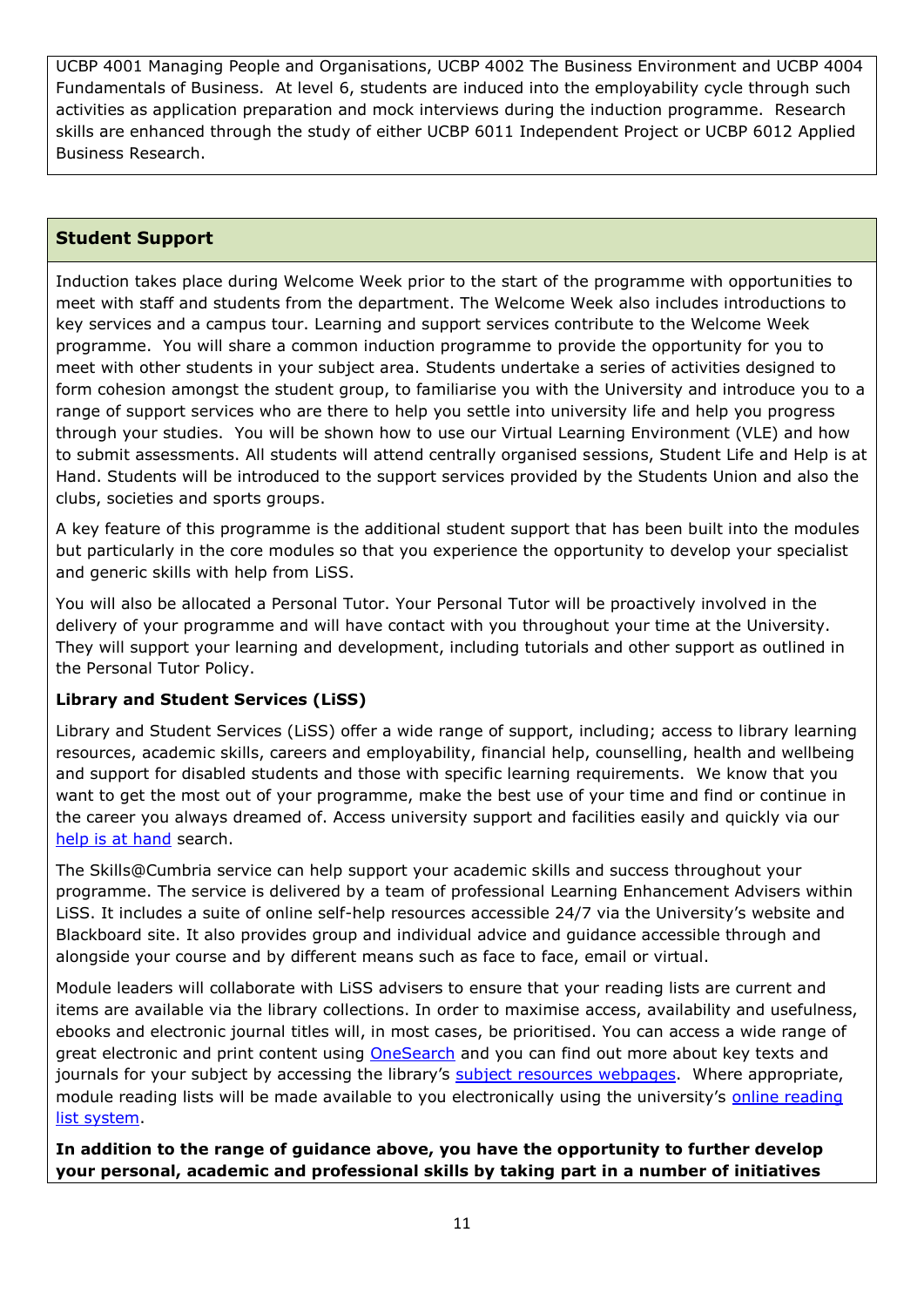#### **coordinated and delivered by LiSS Advisers:**

#### **Headstart**

Head Start is a self-learning pre-entry module that is completed online and at your own pace. The module gives new undergraduate students an opportunity to prepare for their transition into university and to start to develop the academic skills that will help them become successful students.

All UG students are given the opportunity to register and complete Head Start prior to entry on their main programme of study. If you haven't been able to complete Head Start before starting your course, you can access the module via Blackboard by selecting the Skills@Cumbria tab and then the Head Start tab in the bottom right hand corner. Learning at university, academic writing and referencing are the key topics introduced in the module and previous students have told us how useful they have found the online resources and activities.

#### **Head Start Plus**

Head Start Plus is also an online skills development course, designed to support students who are about or who have just started study at level 5 or 6 ( $2<sup>nd</sup>$  and  $3<sup>rd</sup>$  year undergraduate). This course is particularly recommended to students who may not have studied at HE level for some time or who are transitioning into the higher HE levels. The course provides a useful refresh on academic skills and practice and an insight into the expectations of tutors at those levels.

This course is free and available via the Open Education Platform powered by Blackboard. To access the course, follow the link to<https://openeducation.blackboard.com/cumbria> and set-up a free account with Open Education. Once logged on, select the course free of charge and work through it at your own pace.

#### **PASS**

[PASS](http://www.cumbria.ac.uk/StudentLife/Learning/Mentoring/Home.aspx) is a group mentoring scheme running in a number of programmes at the university. It matches first year students with second and third year PASS Leaders who are able to offer a unique source of support in helping new students through the transition into university study. PASS Leaders undergo specific training that gives them an excellent opportunity to widen their skill-set, whilst also allowing for student-led study sessions that are mutually beneficial to PASS participants and PASS Leaders alike.

Contact your course tutor to find out if PASS is available on your programme. If you are interested in setting-up PASS on your course or would like to become a PASS Leader then contact [pass@cumbria.ac.uk](mailto:pass@cumbria.ac.uk)

#### **Cumbria Mentor Scheme**

This is the university's one-to-one voluntary mentoring scheme, traditionally matching individual first year students with second and third year Cumbria Student Mentors; however, any student may request a mentor if needed. This scheme provides unique pastoral support to new students during their transition into university life. It is also a great opportunity for more experienced students to broaden their own skill-set through the specific training all new mentors undergo, and through the practices they will utilise throughout the mentoring process. If you would like to be put in touch with a mentor or are interested in becoming a mentor yourself, contact [melanie.bakey@cumbria.ac.uk](mailto:melanie.bakey@cumbria.ac.uk)

#### **Career Ahead**

Career Ahead is the University's Employability Award that is accessible to all of our students regardless of level or programme of study. Available free through the Careers Team in LiSS, the award gives students the opportunity to make their graduate CV stand out. Based on what employers look for in an ideal candidate, this award works with students to identify any gaps in their skill set and reflect on their experiences. It also offers the opportunity to participate in exclusive programmes and activities with real life employers. The University of Cumbria's employability award is split into three stages: Bronze, Silver and Gold, with a further Career Ahead + Platinum level. Students' engagement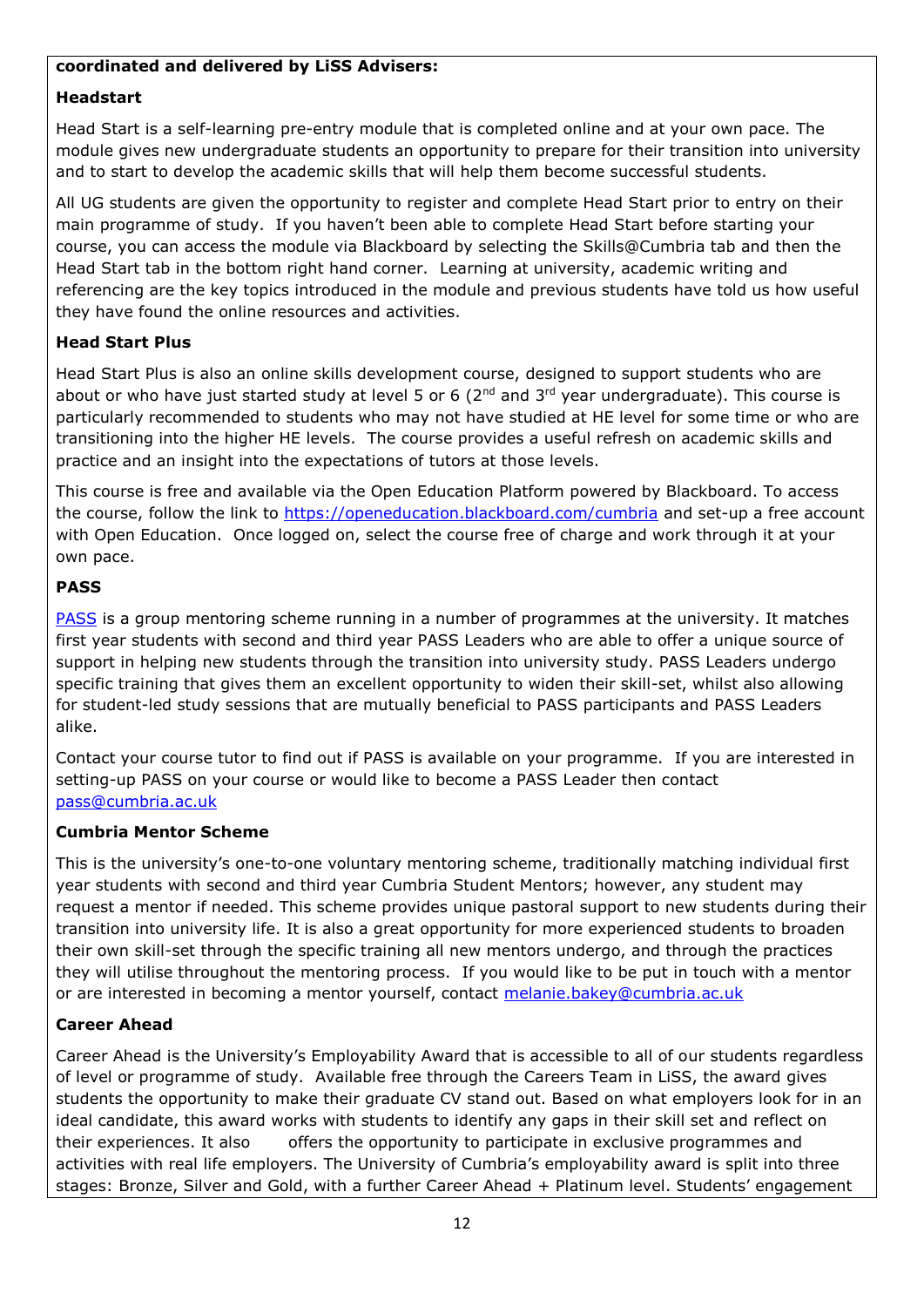in extra curricula activities such as volunteering, project and charity work and peer mentoring are recognised within Career Ahead. To find out more or to register email [careerahead@cumbria.ac.uk.](mailto:careerahead@cumbria.ac.uk)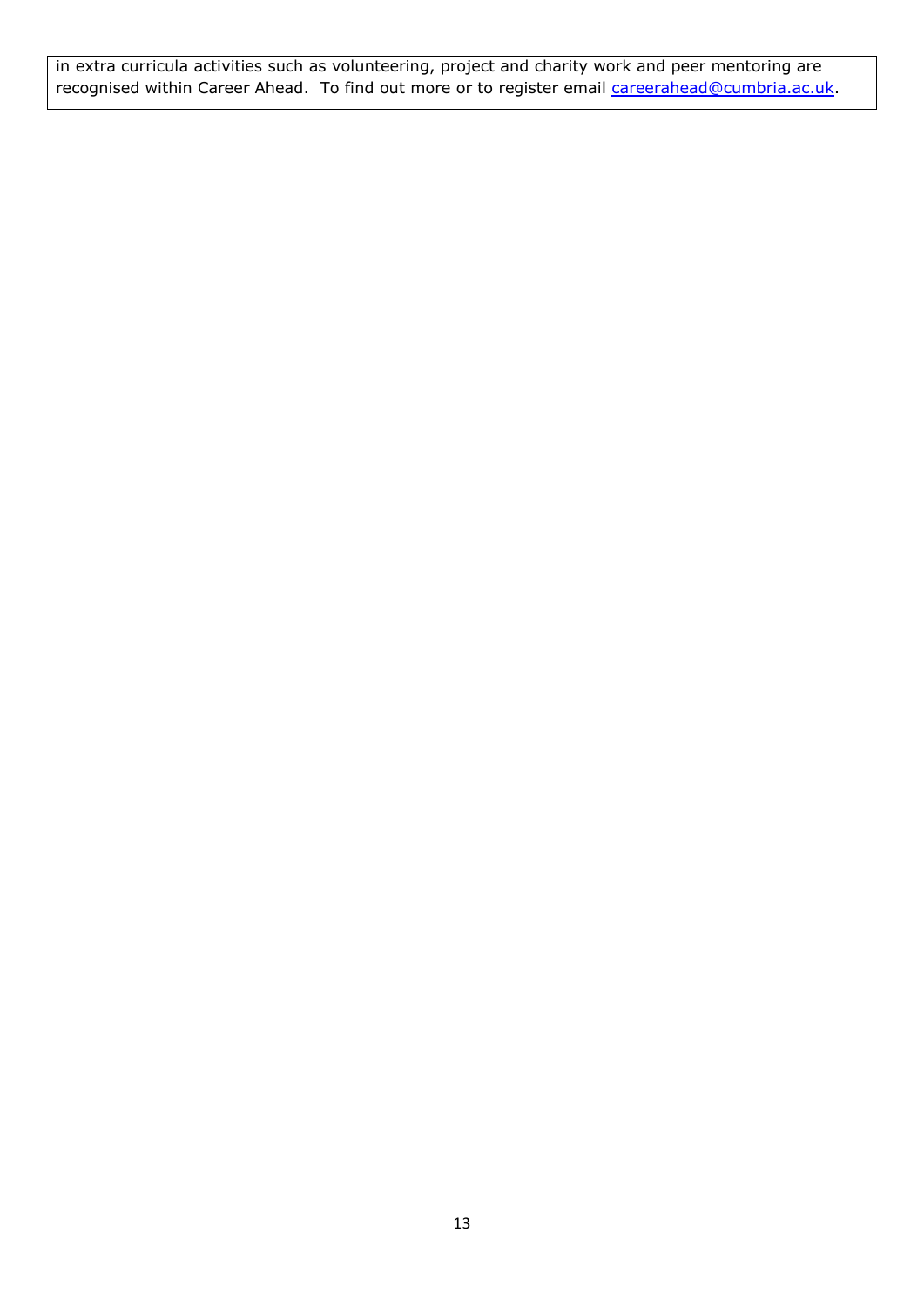| Programme Curriculum Map <sup>1</sup> |                       |                                            |                |                            |                            |                                                                                       |
|---------------------------------------|-----------------------|--------------------------------------------|----------------|----------------------------|----------------------------|---------------------------------------------------------------------------------------|
| <b>Academic</b><br><b>Level</b>       | <b>Module</b><br>Code | Module Title <sup>2</sup>                  | <b>Credits</b> | Module Status <sup>3</sup> | Pre/Co<br><b>Requisite</b> | <b>Map to Programme</b><br>Outcomes <sup>4</sup>                                      |
| Autumn - Level 4                      |                       |                                            |                |                            |                            |                                                                                       |
| 4                                     | <b>UCBP 4001</b>      | Managing People and<br>Organisations       | 20             | Compulsory                 |                            | K1, K2, K3, K5, K8, K9<br>S1, S2, S4, S7, S8, S9, S10,<br>S11, S12, S13, S15, S16     |
| $\overline{4}$                        | <b>UCBP 4002</b>      | The Business Environment                   | 20             | Compulsory                 |                            | K1, K3, K4, K9<br>S1, S2, S3, S6, S8, S9, S10,<br>S11, S13, S15, S16                  |
| 4                                     | <b>UCBP 4003</b>      | <b>Introduction to Business</b><br>Finance | 20             | Compulsory                 |                            | K3, K9<br>S2, S3, S6,                                                                 |
| Spring - Level 4                      |                       |                                            |                |                            |                            |                                                                                       |
| $\overline{4}$                        | <b>UCBP 4004</b>      | <b>Fundamentals of Business</b>            | 20             | Compulsory                 |                            | K1, K2, K3, K4, K5, K8, K9<br>S1, S3, S5, S7, S8, S9, S10,<br>S11, S12, S13, S15, S16 |
| 4                                     | <b>UCBP 4005</b>      | Principles of Marketing                    | 20             | Compulsory                 |                            | K1, K2, K3, K4, K5, K8<br>S1, S3, S5, S7, S8, S9, S10,<br>S11, S12, S13, S15, S16     |
| 4                                     | <b>UCBP 4006</b>      | <b>Management Accounting</b>               | 20             | Compulsory                 |                            | K3, K5, K9<br>S2,, S3, S6                                                             |
| Autumn - Level 5                      |                       |                                            |                |                            |                            |                                                                                       |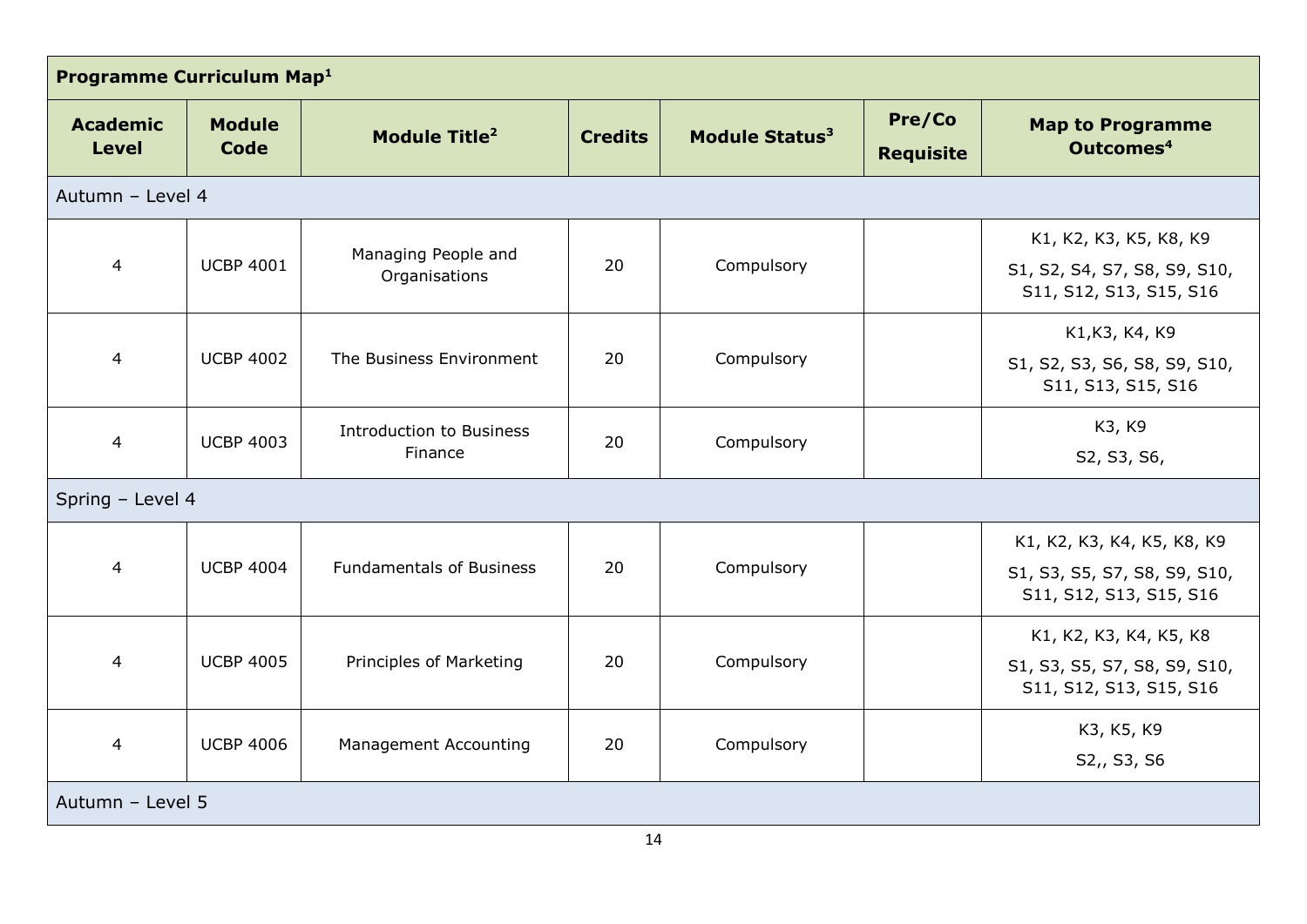| Programme Curriculum Map <sup>1</sup> |                       |                                                          |                |                                                         |                            |                                                                            |
|---------------------------------------|-----------------------|----------------------------------------------------------|----------------|---------------------------------------------------------|----------------------------|----------------------------------------------------------------------------|
| <b>Academic</b><br><b>Level</b>       | <b>Module</b><br>Code | <b>Module Title<sup>2</sup></b>                          | <b>Credits</b> | Module Status <sup>3</sup>                              | Pre/Co<br><b>Requisite</b> | <b>Map to Programme</b><br>Outcomes <sup>4</sup>                           |
| 5                                     | <b>UCBP 5001</b>      | Organisational Behaviour                                 | 20             | Compulsory                                              |                            | K3, K5<br>S2, S7, S8, S9, S10, S13, S14                                    |
| 5                                     | <b>UCBP 5002</b>      | Responsibility, Ethics and<br>Sustainability in Practice | 20             | Compulsory                                              |                            | K3, K5, K8<br>S2, S8, S9, S10, S11, S13, S14,<br>S15, S16                  |
| 5                                     | <b>UCBP 5008</b>      | Global Systems Business and<br>Culture                   | 20             | Compulsory                                              |                            | K1, K2, K3, K7, K8, K9<br>S2, S3, S7, S8, S9, S10, S14,<br>S <sub>16</sub> |
| 5                                     | <b>UCBP 5020</b>      | Sandwich Placement                                       | 120            | *Compulsory<br>*If appropriate for your<br>target award |                            | K1, K2, K5, K8<br>S2, S4, S7, S8, S9, S11, S15,<br>S <sub>16</sub>         |
| Spring - Level 5                      |                       |                                                          |                |                                                         |                            |                                                                            |
| 5                                     | <b>UCBP 5004</b>      | <b>Services Marketing</b>                                | 20             | Compulsory                                              |                            | K3, K4, K6<br>S1, S3, S4, S5, S7, S8, S11,<br>S13, S14, S16                |
| 5                                     | <b>UCBP 5005</b>      | <b>Managing Operations</b>                               | 20             | Compulsory                                              |                            | K3, K5, K6, K9,<br>S2, S3, S4, S6, S8, S12, S14                            |
| 5                                     | <b>UCBP 5006</b>      | <b>International Economics</b>                           | 20             | Compulsory                                              |                            | K1, K3, K4, K7, K8, K9<br>S2, S3, S6, S9, S10, S14                         |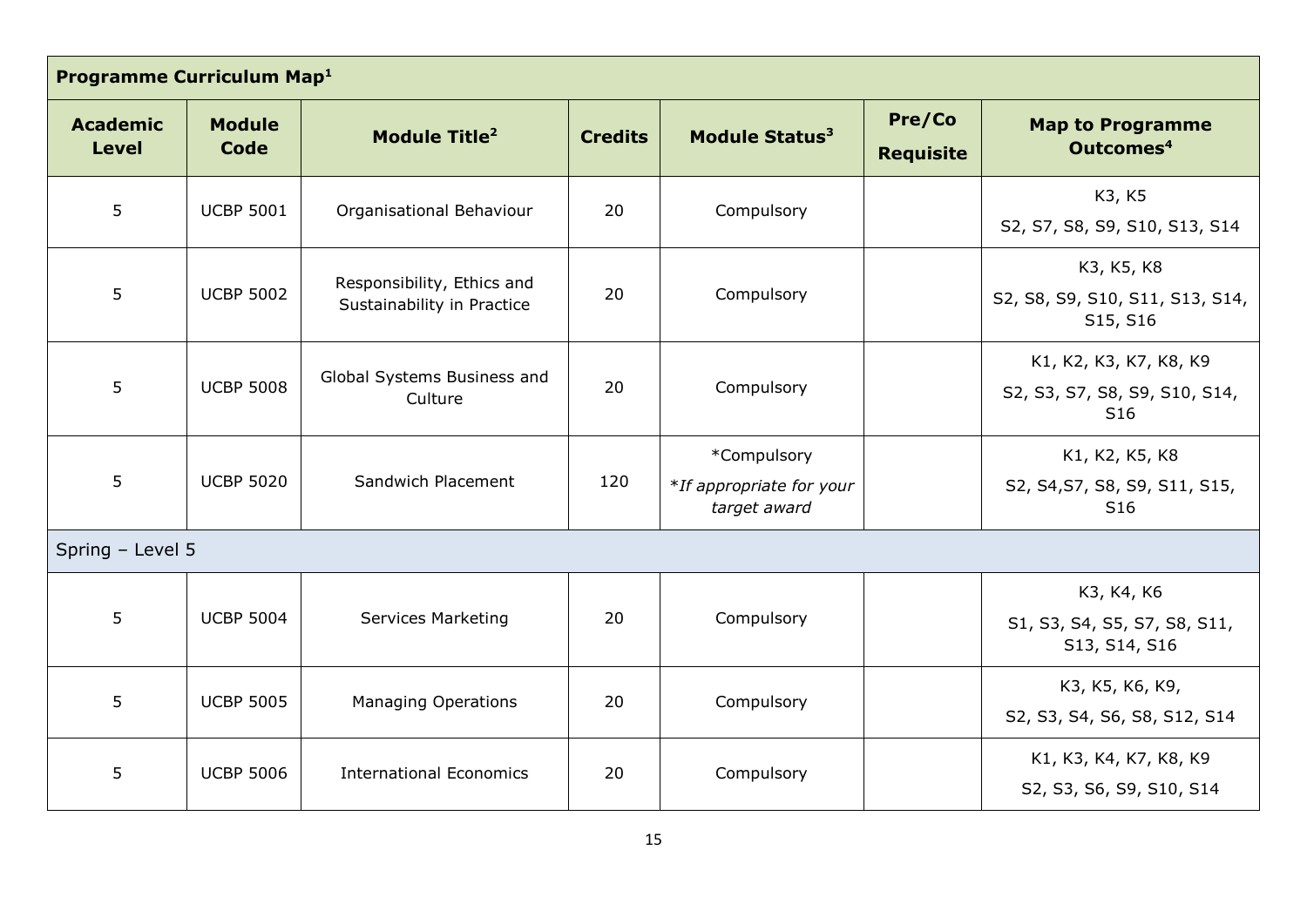| Programme Curriculum Map <sup>1</sup> |                              |                                    |                |                            |                                   |                                                                                      |
|---------------------------------------|------------------------------|------------------------------------|----------------|----------------------------|-----------------------------------|--------------------------------------------------------------------------------------|
| <b>Academic</b><br><b>Level</b>       | <b>Module</b><br><b>Code</b> | Module Title <sup>2</sup>          | <b>Credits</b> | Module Status <sup>3</sup> | Pre/Co<br><b>Requisite</b>        | <b>Map to Programme</b><br>Outcomes <sup>4</sup>                                     |
| Autumn - Level 6                      |                              |                                    |                |                            |                                   |                                                                                      |
| 6                                     | <b>UCBP 6002</b>             | <b>Strategic Analysis</b>          | 20             | Compulsory                 |                                   | K3, K5<br>S2, S3, S4, S6, S14, S16                                                   |
| 6                                     | <b>UCBP 6003</b>             | <b>International Marketing</b>     | 20             | Compulsory                 |                                   | K1, K3, K4, K7, K8, K9<br>S2, S3, S4, S5, S6, S7, S8, S9,<br>S10, S12, S14, S15, S16 |
| 6                                     | <b>UCBP 6012</b>             | Applied Business Research          | 20             | Optional                   | Pre requisite<br><b>UCBP 6005</b> | K3, K8, K9<br>S2, S3, S6, S10, S11, S14, S15                                         |
| 6                                     | <b>UCBP 6011</b>             | Independent Project                | 40             | Optional                   |                                   | K3, K8, K9<br>S2, S3, S6, S10, S14, S15, S16                                         |
| Spring - Level 6                      |                              |                                    |                |                            |                                   |                                                                                      |
| 6                                     | <b>UCBP 6005</b>             | Innovation and<br>Entrepreneurship | 20             | Optional                   | Co requisite<br><b>UCBP 6012</b>  | K3, K4<br>S1, S2, S3, S4, S5, S6, S7, S8,<br>S9, S14, S15, S16                       |
| 6                                     | <b>UCBP 6006</b>             | <b>Global Business</b>             | 20             | Compulsory                 |                                   | K2, K3, K5, K6, K7, K8, K9<br>S2, S3, S6, S8, S9, S13, S14                           |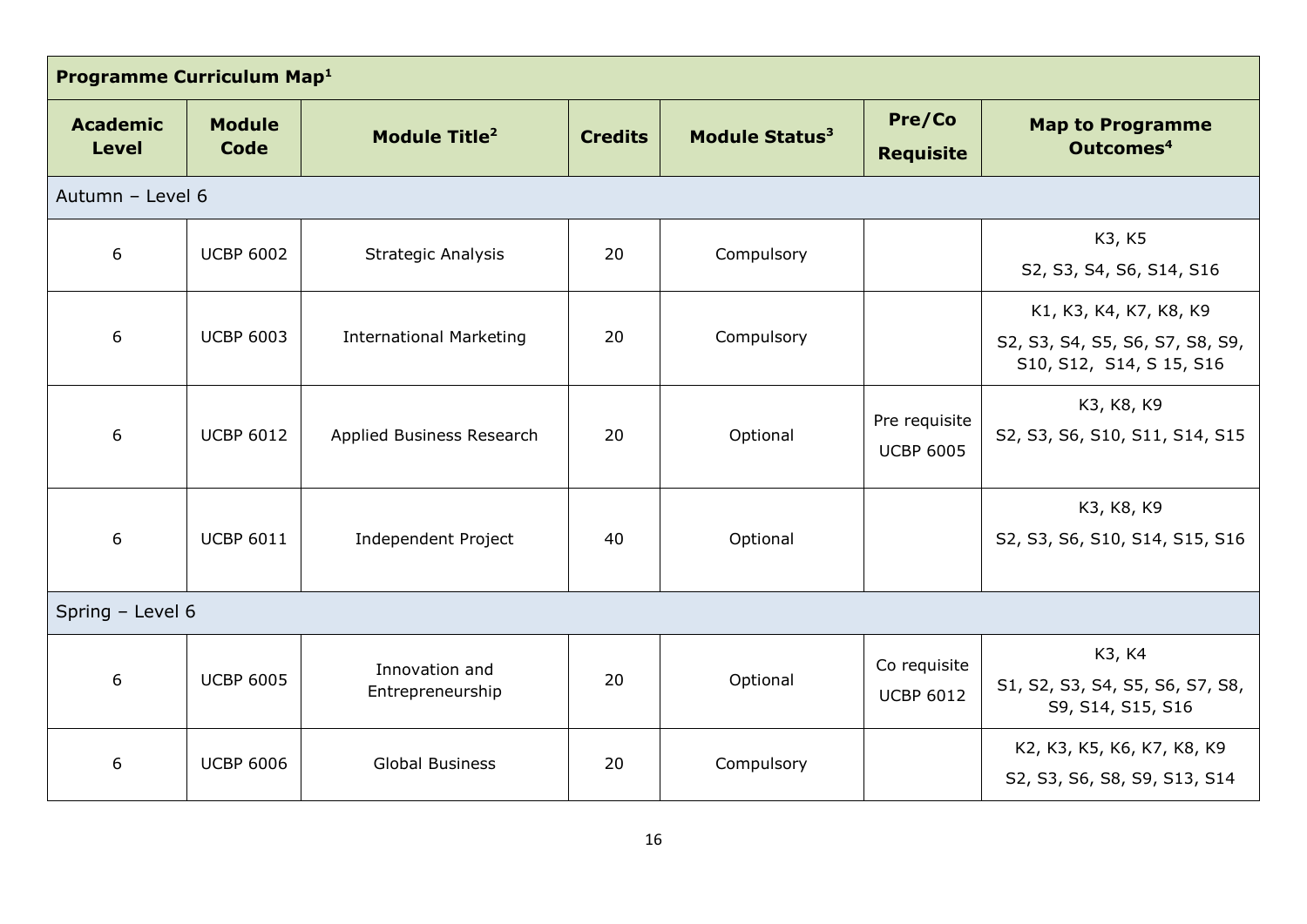| <b>Programme Curriculum Map1</b>                                                                                                                                                                                                                                                                                                                                                                                                                                                                                                                                         |                       |                                            |                |                            |                            |                                                    |
|--------------------------------------------------------------------------------------------------------------------------------------------------------------------------------------------------------------------------------------------------------------------------------------------------------------------------------------------------------------------------------------------------------------------------------------------------------------------------------------------------------------------------------------------------------------------------|-----------------------|--------------------------------------------|----------------|----------------------------|----------------------------|----------------------------------------------------|
| <b>Academic</b><br><b>Level</b>                                                                                                                                                                                                                                                                                                                                                                                                                                                                                                                                          | <b>Module</b><br>Code | Module Title <sup>2</sup>                  | <b>Credits</b> | Module Status <sup>3</sup> | Pre/Co<br><b>Requisite</b> | <b>Map to Programme</b><br>Outcomes <sup>4</sup>   |
| 6                                                                                                                                                                                                                                                                                                                                                                                                                                                                                                                                                                        | <b>UCBP 6007</b>      | International Human Resource<br>Management | 20             | Compulsory                 |                            | K1, K2, K3, K5, K8<br>S2, S3, S6, S8, S9, S13, S14 |
| <b>Notes</b>                                                                                                                                                                                                                                                                                                                                                                                                                                                                                                                                                             |                       |                                            |                |                            |                            |                                                    |
| Module pass mark: 40% (Undergraduate)<br>Please see the Academic Regulations http://www.cumbria.ac.uk/media/university-of-cumbria-website/content-<br>assets/public/ags/documents/academicregulations/AcRegs.pdf Section G for guidance on progression and what will happen if you fail one or more<br>modules.<br>All optional modules offered will be subject to a viable student cohort.<br>*The Year long Sandwich Placement module is Compulsory for students registered on the BA (Hons) International Business Management (with sandwich<br>placement) programme. |                       |                                            |                |                            |                            |                                                    |
| <sup>1</sup> This programme operates in accordance with the University's Academic Regulations and Academic Procedures and Process.<br><sup>2</sup> Please refer to the relevant programme webpage on the University's website for summaries of the individual Module Aims.                                                                                                                                                                                                                                                                                               |                       |                                            |                |                            |                            |                                                    |

**<sup>3</sup>Core Modules** must be taken and must be successfully passed.

**Compulsory Modules** must be taken although it may possible to carry as a fail (if the award permits).

**Optional Modules** are a set of modules from which you will be required to choose to study. Once chosen, unless indicated otherwise in the table above, an optional module carries the same rules as a compulsory module as per the Academic Regulations.

**Qualificatory Units.** These are non-credit bearing pass/fail components that are used to satisfy relevant professional, statutory or regulatory body professional requirements that are associated with the programme.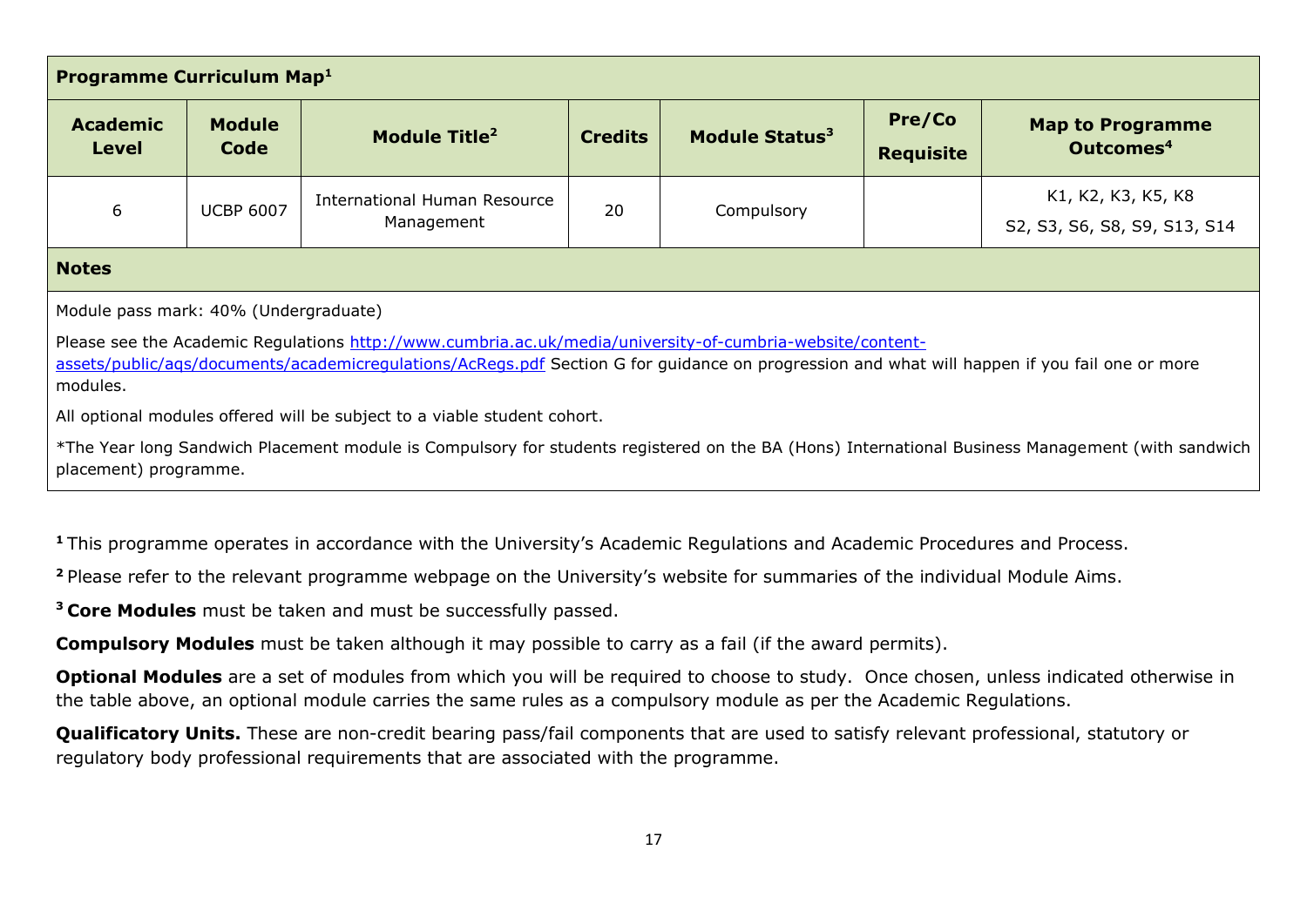This column references the Programme Outcomes that will be achieved through successful completion of each module (i.e. through successful completion of the module summative assessment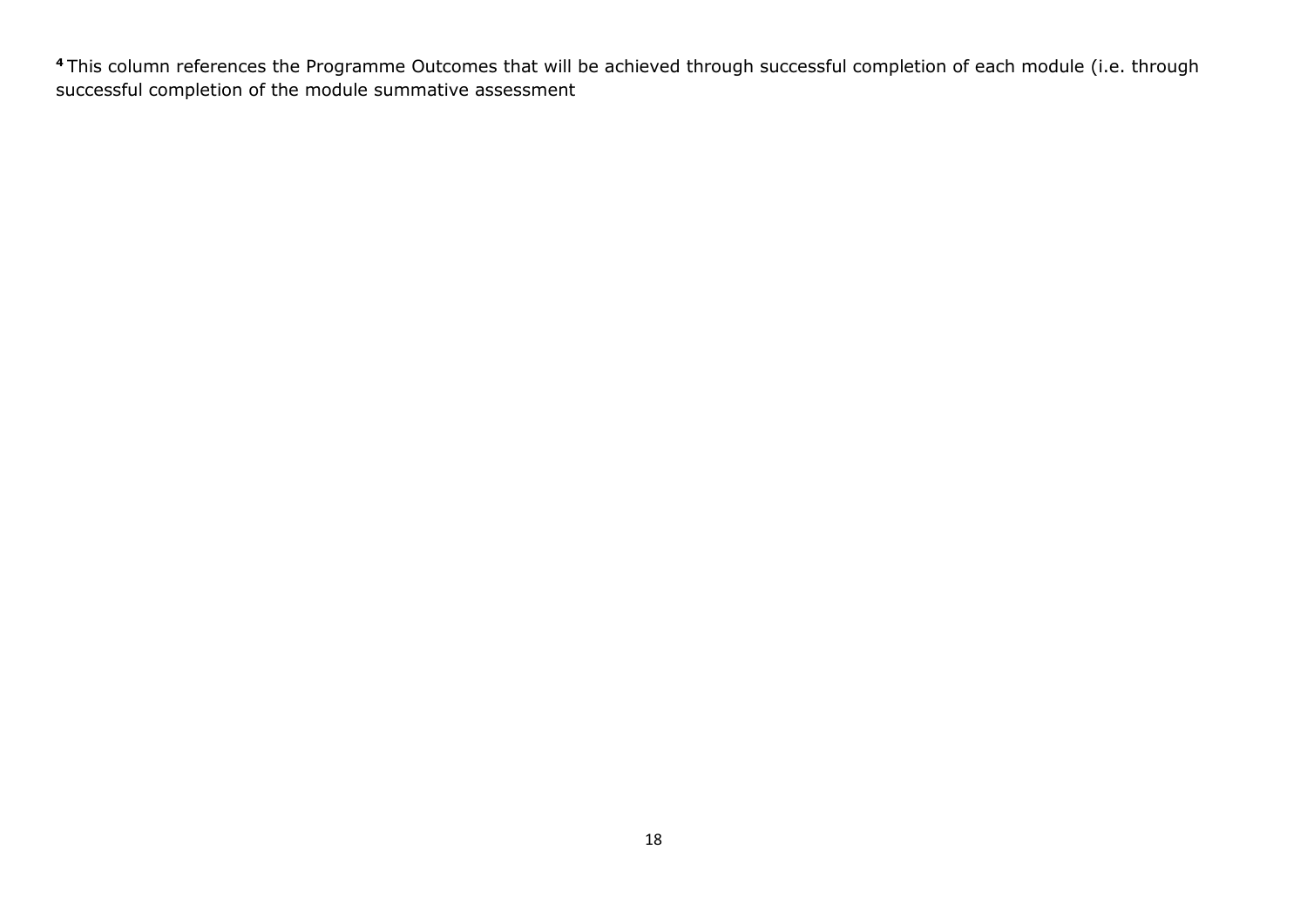| Indicative Programme Delivery Structure and Assessment matrix - International Business        |                                              |                                                    |                                             |                                                            |  |
|-----------------------------------------------------------------------------------------------|----------------------------------------------|----------------------------------------------------|---------------------------------------------|------------------------------------------------------------|--|
|                                                                                               |                                              | <b>Delivery Pattern</b>                            |                                             | <b>Approximate</b><br><b>Assessment</b><br><b>Deadline</b> |  |
| <b>Module</b><br>Code                                                                         | <b>Module Title</b>                          | <b>Autumn Semester /</b><br><b>Spring Semester</b> | <b>Method(s) of Assessment</b>              |                                                            |  |
| <b>UCBP4001</b>                                                                               | Managing People and Organisations            | Autumn                                             | Practical skills assessment<br>50%          | Ongoing throughout<br>Semester                             |  |
|                                                                                               |                                              |                                                    | Written exam 50%                            | End of Semester 1                                          |  |
| <b>UCBP4002</b>                                                                               | The Business Environment                     | Autumn                                             | Written exam 100%                           | End of Semester 1                                          |  |
| <b>UCBP4003</b>                                                                               | Introduction to Business Finance             | Autumn                                             | Written exam 50%                            | End of Semester 1                                          |  |
|                                                                                               |                                              |                                                    | Written assignment 50%                      |                                                            |  |
| <b>UCBP4004</b>                                                                               | <b>Fundamentals of Business</b>              | Spring                                             | Written exam 50%<br>Written assignment, 50% | End of Semester 2                                          |  |
| <b>UCBP4005</b>                                                                               | Principles of Marketing                      | Spring                                             | Written assignment 40%<br>Written exam 60%  | Ongoing throughout<br>Semester 2                           |  |
|                                                                                               |                                              |                                                    | Written assignment 50%                      | Ongoing                                                    |  |
| <b>UCBP4006</b>                                                                               |                                              | <b>Management Accounting</b><br>Spring             |                                             | End of Semester 2                                          |  |
| Students exiting at this point with 120 credits would receive a CertHE in Business Management |                                              |                                                    |                                             |                                                            |  |
| <b>UCBP5001</b>                                                                               | Organisational Behaviour                     | Autumn                                             | Written assignment 50%<br>Written exam 50%  | End of Semester 1                                          |  |
| <b>UCBP5002</b>                                                                               | Responsibility, Ethics and Sustainability in | Autumn                                             | Presentation 35%                            | Mid Semester 1                                             |  |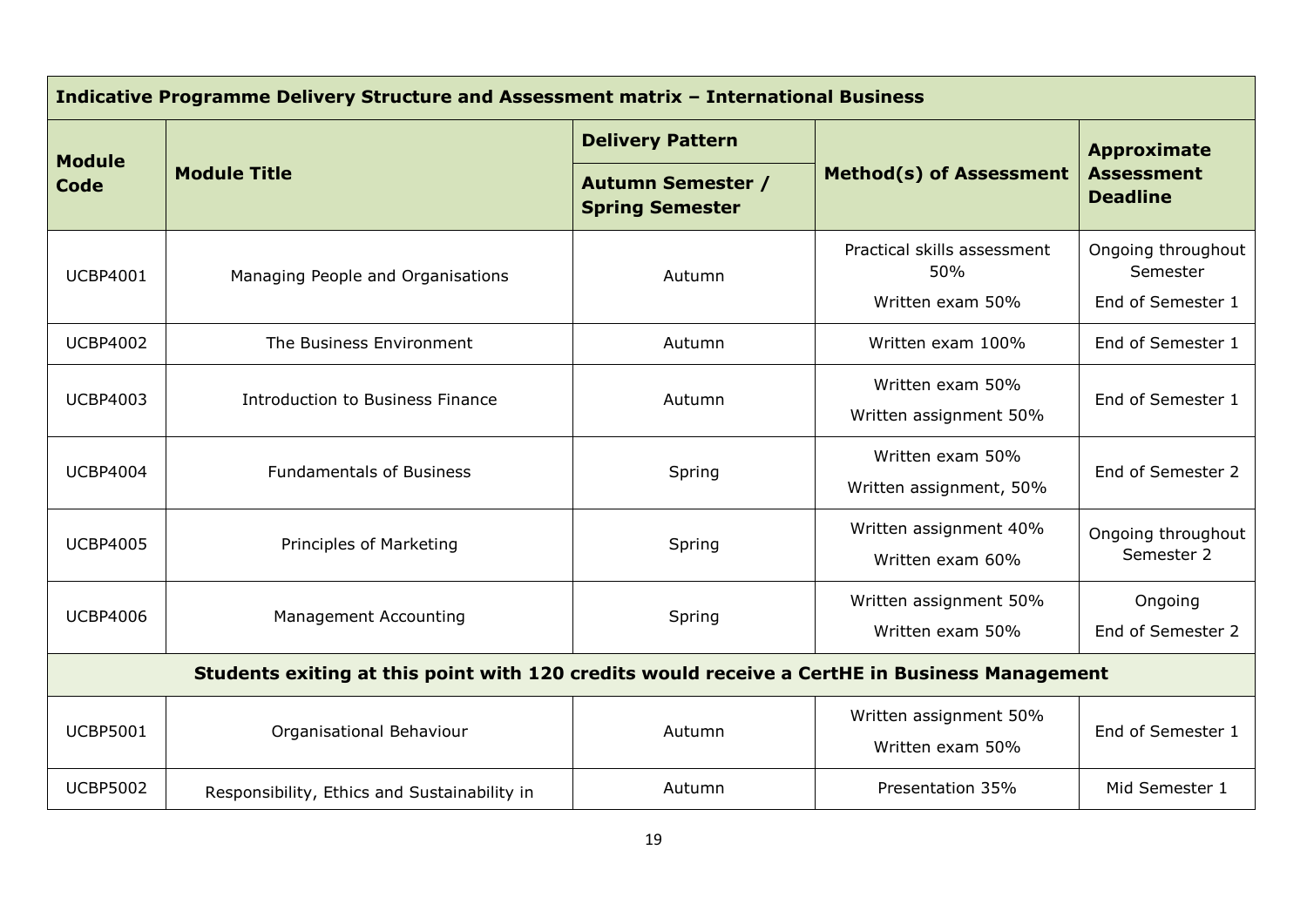|                                                                                                            | Practice                                     |           | Written assignment 65%                           | End of Semester 1                   |  |
|------------------------------------------------------------------------------------------------------------|----------------------------------------------|-----------|--------------------------------------------------|-------------------------------------|--|
| <b>UCBP5008</b>                                                                                            | Global Business Systems and Culture          | Autumn    | Written assignment 100%                          | End of Semester 1                   |  |
| <b>UCBP5004</b>                                                                                            | <b>Services Marketing</b>                    | Spring    | Written assignment 40%<br>Written exam 60%       | End of Semester 2                   |  |
| <b>UCBP5005</b>                                                                                            | <b>Managing Operations</b>                   | Spring    | Portfolio 100%                                   | End of Semester 2                   |  |
| <b>UCBS5006</b>                                                                                            | <b>International Economics</b>               | Spring    | Written assignment 40%<br>Written assignment 60% | Mid Semester 2<br>End of Semester 2 |  |
| <b>UCBP5020</b>                                                                                            | Sandwich Placement                           | Year      | Set exercise 100%                                | Throughout Year 3                   |  |
| Students exiting at this point with 240 credits would receive a DipHE in International Business Management |                                              |           |                                                  |                                     |  |
| <b>UCBP6012</b>                                                                                            | Applied Business Research and Analysis (opt) | Autumn    | Written assignment 100%                          | End of Semester 1                   |  |
| <b>UCBP6002</b>                                                                                            | <b>Strategic Analysis</b>                    | Autumn    | Written assignment 100%                          | End of Semester 1                   |  |
| <b>UCBP6003</b>                                                                                            | <b>International Marketing</b>               | Autumn    | Written assignment 50%<br>Written assignment 50% | End of Semester 1                   |  |
| <b>UCBP6005</b>                                                                                            | Innovation and Entrepreneurship (opt)        | Spring    | Written assignment 50%<br>Presentation 50%       | End of Semester 2                   |  |
| <b>UCBP6006</b>                                                                                            | <b>Global Business</b>                       | Spring    | Written assignment 100%                          | Semester 2                          |  |
| <b>UCBP6007</b>                                                                                            | <b>International HRM</b>                     | Spring    | Written assignment 50%<br>Project work 50%       | End of Semester 2                   |  |
| <b>UCBP6011</b>                                                                                            | Independent Project (opt)                    | Year long | Written assignment 100%                          | Year long                           |  |
| Students exiting with 300 credits would receive a BA International Business Management                     |                                              |           |                                                  |                                     |  |